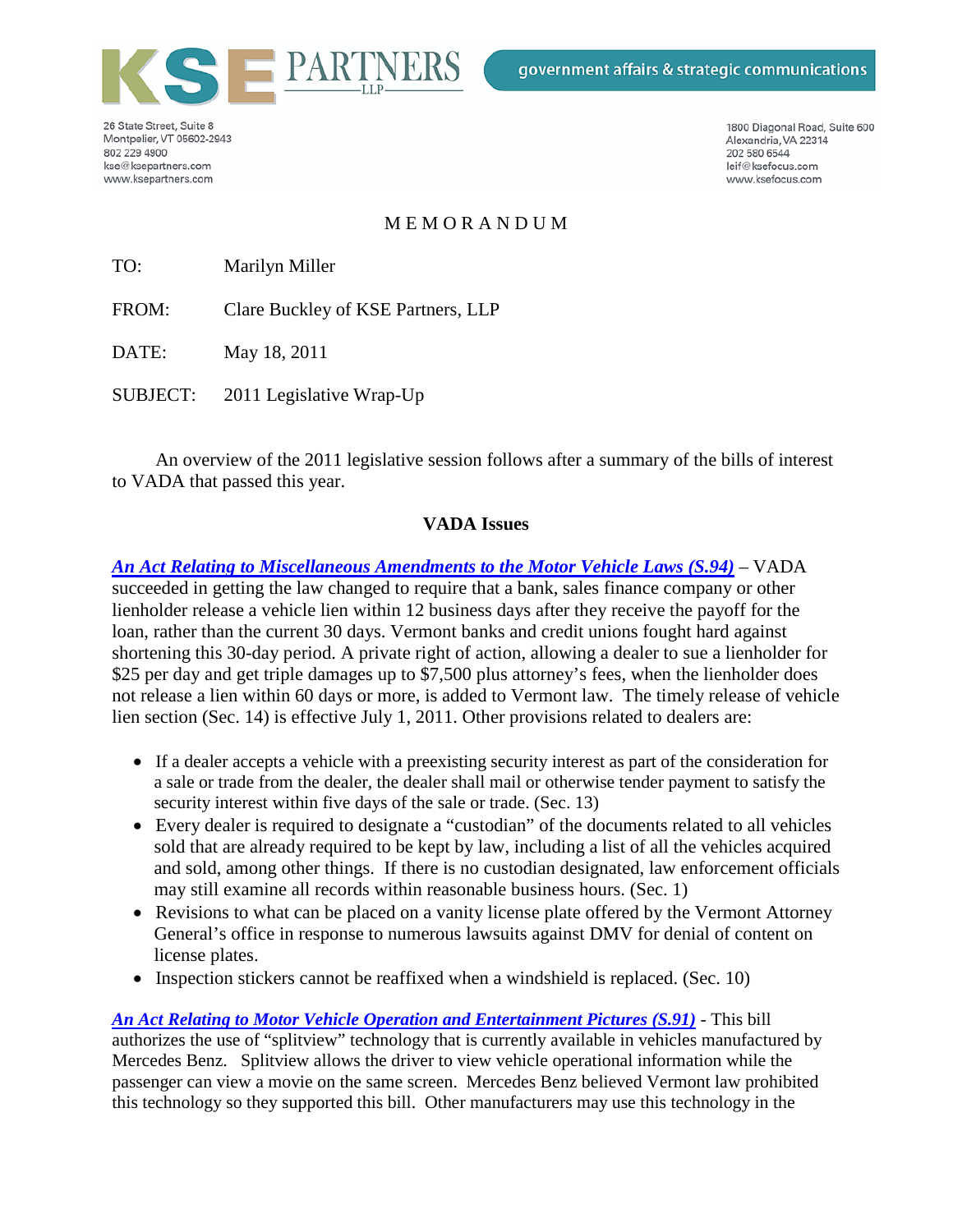future. VADA supported this change to the law.

*[An Act Relating to a Transportation Policy to Accommodate All Users \(H.198\)](http://www.leg.state.vt.us/docs/2012/bills/Passed/H-198.pdf) -* The stated purpose of this bill is to ensure that the needs of all users of Vermont's transportation system—including motorists, bicyclists, public transportation users, and pedestrians of all ages and abilities—are considered in all state and municipally managed transportation projects and project phases, including planning, development, construction, and maintenance, except in the case of projects or project components involving unpaved highways. These "complete streets" principles shall be integral to the transportation policy of Vermont.

*[An Act Relating to the State's Transportation Program or the "T-Bill" \(H.443\)](http://www.leg.state.vt.us/docs/2012/bills/Passed/H-443.pdf) -* In a year when lawmakers approved a \$460 million transportation budget, the transportation issue that received the most scrutiny in the press was whether or not congratulatory signs violate Vermont's billboard law. From the time Governor Peter Shumlin proposed the "T-bill" in January to final approval in the legislature on May 3, the overall change in spending was \$125,000. While it is somewhat incredible a \$460 million bill changed so little – and barely received public attention during a recession – the lawmakers responsible for crafting H.443 faced real spending challenges throughout the session.

One challenge was the loss of federal stimulus funding. The FY2012 transportation budget approved in H.443 is \$41 million less than FY2011 overall. However, compared to years prior to federal stimulus funding, transportation funding in H.443 in general is up substantially. This is illustrated in the table below:

| Program              | FY 2009 (last year without | FY 2012        |
|----------------------|----------------------------|----------------|
|                      | stimulus \$\$\$)           |                |
| Paving               | \$59 Million               | \$77.1 Million |
| Roadway Construction | \$49.7 million             | \$58.8 Million |
| State Bridge         | \$21.1 Million             | \$52 Million   |

This illustrates a priority shift in the legislature as it relates to transportation funding. Lawmakers and the governor understand the direct link between transportation infrastructure and the economy. The recession provided a wake up call on how the reliability of roads, bridges and public transportation is vital to economic growth and job creation, especially in a rural state. Similarly, the emphasis on construction in the federal stimulus program as a means of job creation helped solidify transportation funding as a legislative priority.

There was a lot of emphasis put on rail expansion/enhancement in 2011. Rail was a priorty for Governor Shumlin in the 2010 campaign and many Democratic lawmakers lobbied for more rail funding during the session. However, when the state's effort to acquire federal dollars failed, H.443 simply encouraged VTrans to apply for federal grants to get the western rail corridor up and running.

*[An Act Relating to Commercial Motor Vehicle Operation on the Interstate System \(S.49\)](http://www.leg.state.vt.us/docs/2012/bills/Passed/S-049.pdf) –* This law authorizes commercial truck weights on interstates to increase if Congress gives approval.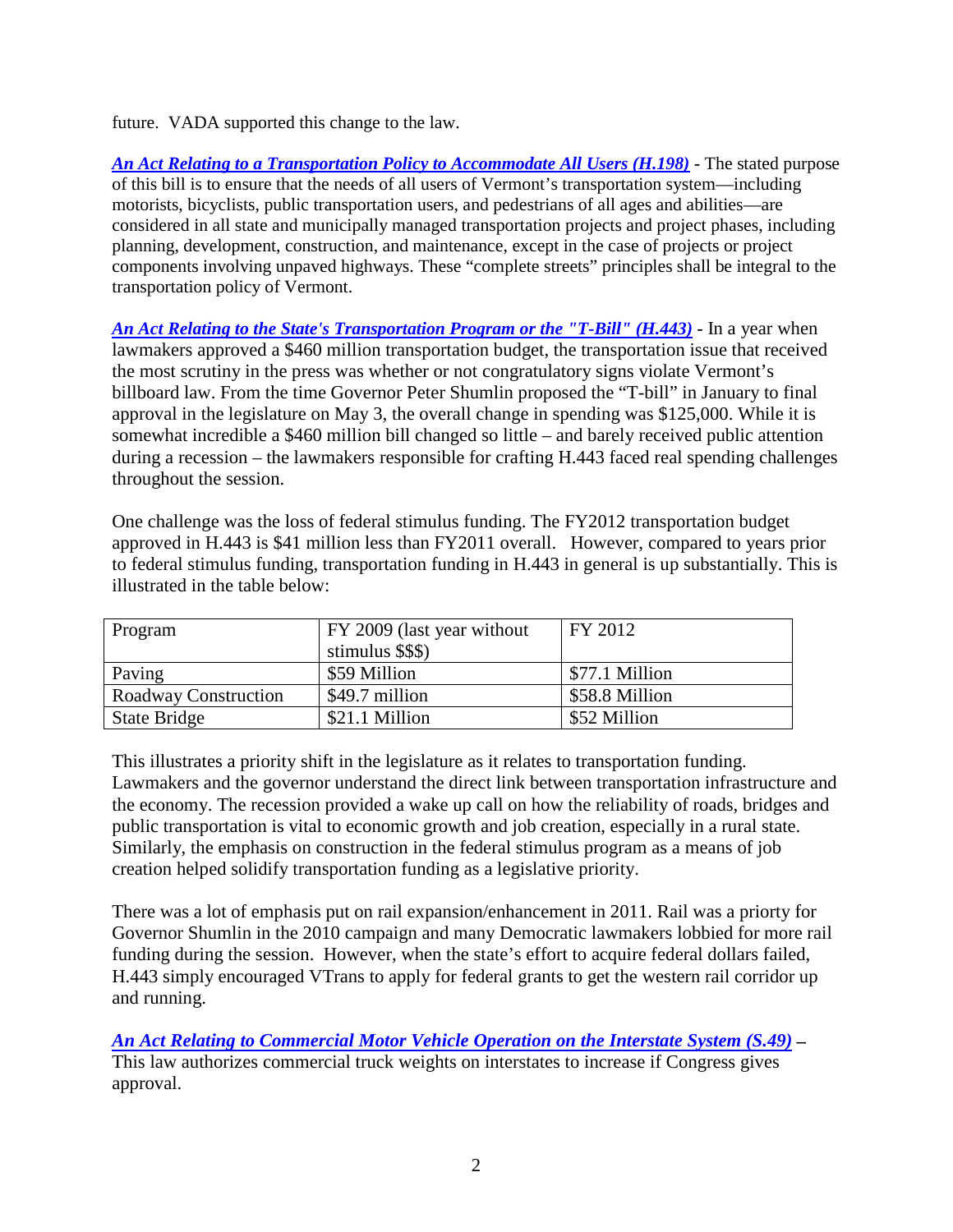Some employer related bills that were considered but did not pass this year but will likely come up next year include: employers providing employee *uniforms* under certain circumstances (S.95); a requirement that employers give their employees bathroom *breaks* in certain circumstances (H.41); and a bill that prohibits employers from making employment decisions based on an applicant's *credit report* with limited exceptions (H.42).

#### **Final Adjournment**

The 2011 session of the Vermont General Assembly adjourned shortly after 6 pm on Friday, May 6, 2011. Adjournment was not only one week earlier than originally scheduled but it occurred on a Friday, while it was still light out. Typically the session ends on a Saturday and often runs into the early hours of Sunday morning.

671 bills were introduced during the 2011 session. Seventy-five of them passed. Unlike recent history, there will not be any gubernatorial vetoes so the veto session set for June 7, 2011, will not be needed. However, in an unusual move, the president of the senate and speaker of the house reserved the right to jointly call lawmakers back for a special session on October 18, 2011, if federal spending cuts significantly affect Vermont's FY12 budget. If a special session is not needed, the General Assembly will meet for the second year of the biennium on January 3, 2012.

#### **Politics**

For the first time in eight years Vermont has a new governor, which also opened the door for a new President of the Senate, a role Senator John Campbell was elected to fill. The only consistency within leadership heading into the 2011-12 biennium was Representative Shap Smith's re-election as Speaker of the House.

These Democratic leaders enjoyed the continuation of lop-sided Democratic control of both the House and the Senate. Despite the "Red Tide" that swept the rest of the nation during the 2010 elections, the Democrats remained firmly in control of the Vermont House and Senate with a 22- 8 majority in the Senate and 94 of the 150 seats in the House (aided by the 5 additional seats being held by the Progressive Party as well as three seats held by Independents that all lean, by varying degrees, left of center).

While there was a great deal of discussion in regard to what policy results one party control would bring to our state, the Democratic super majority did not force a left wing agenda through the legislature. This is not to say that Vermont didn't see its fair share of a liberal agenda passed – single payer is the obvious example – but the so called "tax-and-spend" liberals cut the state's budget without raising a single broad based tax. There were those in both the House and Senate, Representative Paul Poirer and Senator Anthony Pollina for example, who argued for an increase in the state income tax on wealthier Vermonters, but Governor Shumlin and the legislative leadership were steadfast in taking a moderate approach to the state's fiscal challenges.

The session is also notable for what we didn't see: overt fighting amongst the Democratic leadership. While it was clear that serious and tense conversations were occurring among Governor Shumlin, President Campbell, and Speaker Smith, they were each patient and respectful and did not expose their disagreements publicly.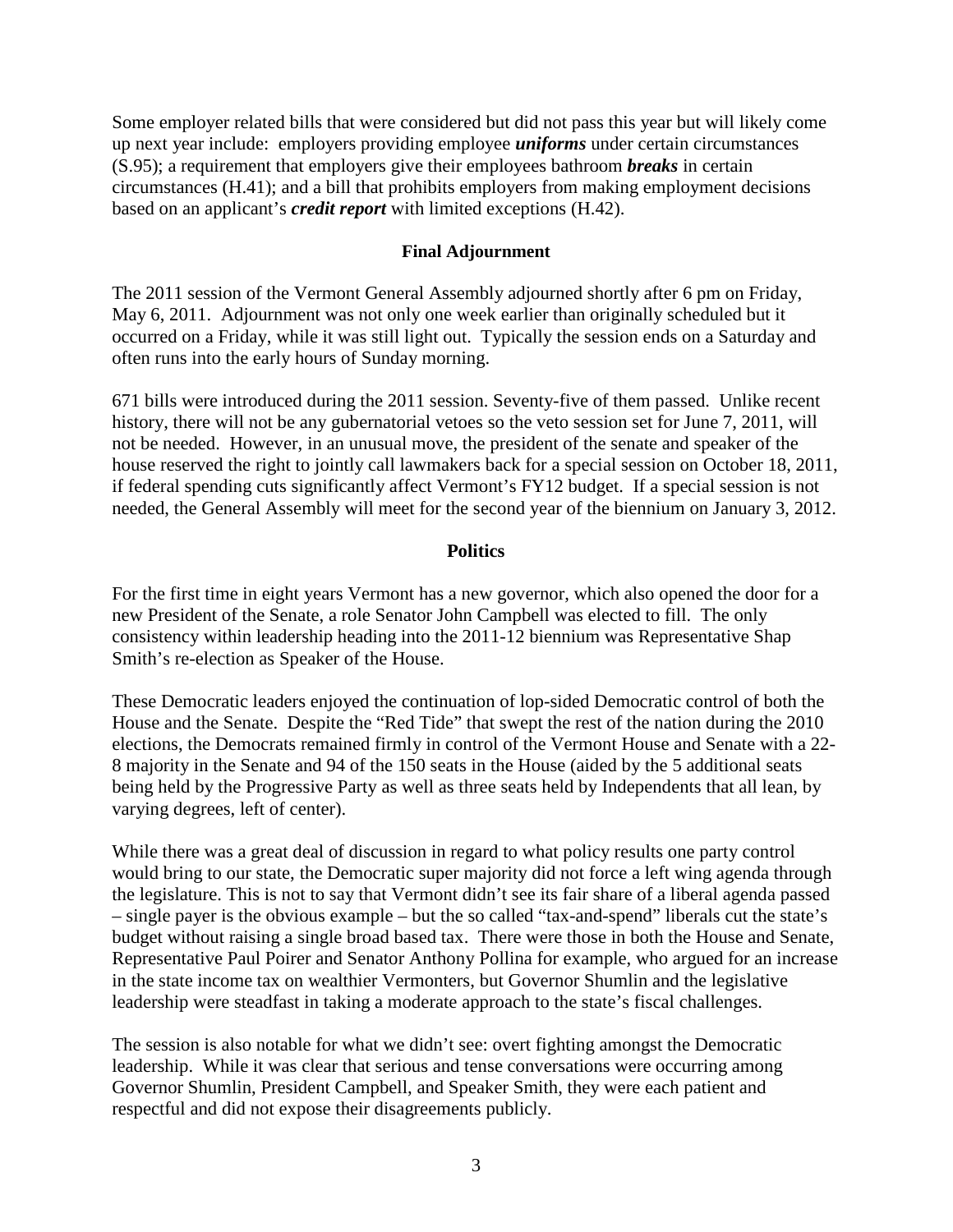It is clear that Governor Shumlin made a smooth transition from being the President of the Senate to Governor. While he hit a few small bumps in the road the Governor had an extremely successful session both from a political and policy perspective. In his closing remarks to the General Assembly he called this is the "most successful session, ever."

Senator Campbell's move to the President of the Senate was not as smooth as Governor Shumlin's, but given the circumstances he handled the new role well. Like the Governor, Senator Campbell hit some bumps along the way but none were large enough to derail the efficiency of the 2011 session.

As for the Speaker of the House, his power continues to grow. There are few, if any, that don't consider him to be the most effective and powerful Speaker since Ralph Wright. There is no question that he managed his caucus masterfully and will continue to be the individual that many rely on to get difficult issues resolved in the General Assembly. It is only a matter of time before he runs for higher office and his work in the Vermont House has helped him establish a core of strong supporters.

While this is not an election-year it has become increasingly difficult to see a scenario in which Republicans gain control of either chamber in the legislature and they will not likely control the executive branch of government until Governor Shumlin decides to run for a different office or retires from public service. While it is as clear that the state's leading Republican, Lt. Governor Phil Scott is secure in his current position, it is unlikely that he will seek the Governor's office in 2012. As a result, it is fair to say, that at a minimum, the Democrats will be in control for the next four to six years.

#### **Issues**

A steady and consistent state of calm at the State House set this year apart from recent years. While the budget gap continued to be large - \$176 million for fiscal year  $2012$  – the debate on how to fill that gap was noticeably different than it had been while Governor Douglas held Vermont's highest office.

To compound the financial challenges further, the state could no longer rely on ARRA funding from the federal government like it had the past two years. The basic structure of Vermont's \$4.6 billion budget remains the same, with more than two thirds of the spending going to education and human services (including health care) programs, another 7 or 8 percent to transportation programs and the rest spread around other government functions in relatively small amounts.

Despite a 95.7% reduction in ARRA monies available, the state was still able to avoid drastic cuts to human services, for now. Instead, the FY 2012 budget was balanced largely by cutting reimbursement rates for health care providers and increasing taxes on them. An increase in cigarette taxes also helped.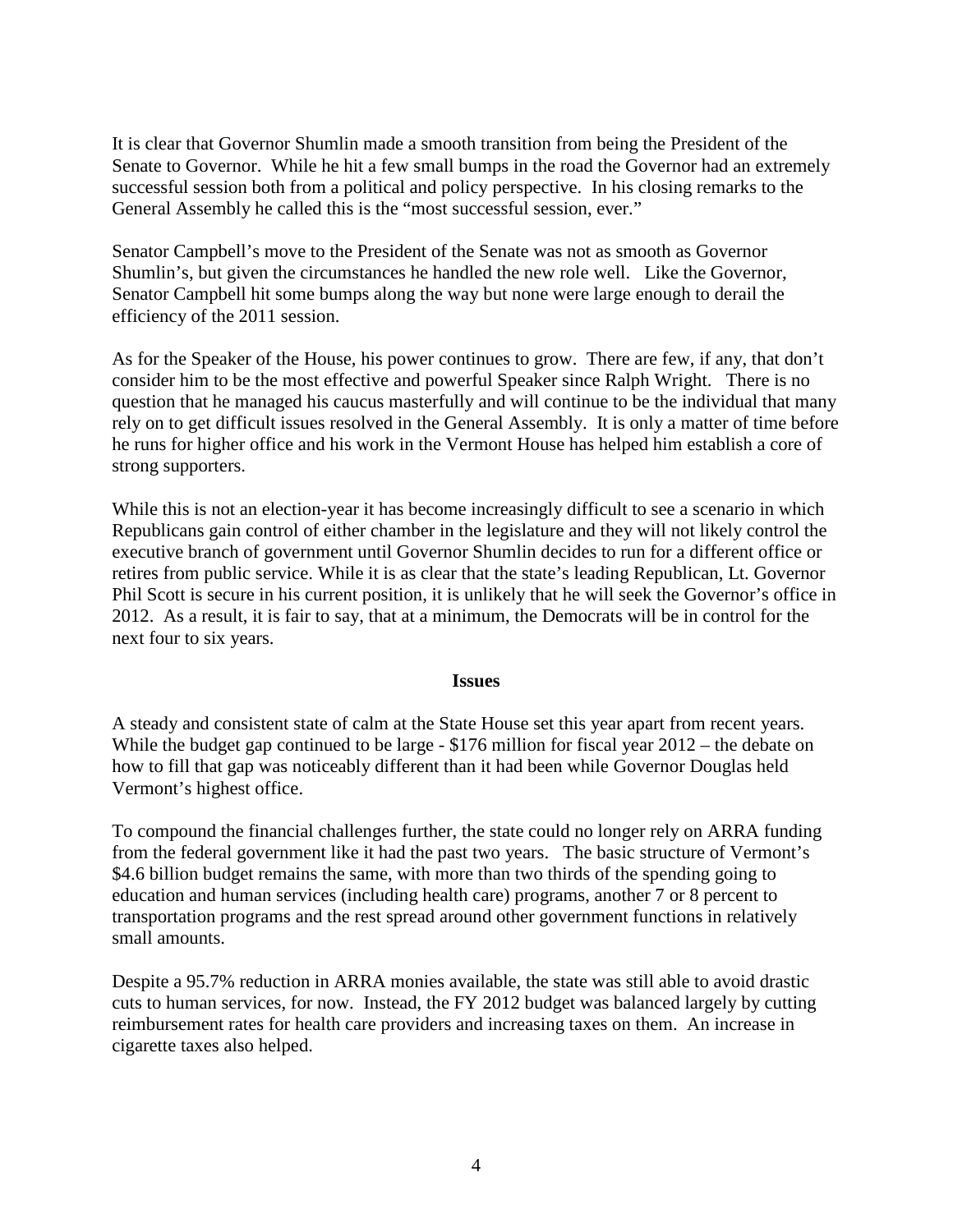The real question will be what effect the pending federal budget cuts have on the state budget for fiscal year 2013.

An issue that played perhaps a larger role in 2011 session than the budget was health care reform. Upon taking office in early January Governor Shumlin immediately pushed his key campaign promise of adopting a publicly financed, single payer health care system. He appointed a team consisting of special assistant Anya Rader Wallach and BISHCA Commissioner Steve Kimbell to lead the effort and the result was the enactment of H.202, *An act relating to a universal and unified health system.*

H.202 begins to implement federal health care reform by establishing the federally required health insurance exchange. The bill puts Vermont on the path to a single payer system that will be known as *Green Mountain Care*. However, key decisions, such as how to finance Green Mountain Care and the types of benefits that will be provided, are postponed for later consideration, thus guaranteeing that health care reform will continue to be a dominant issue in future legislative sessions. The bill also contains measures that accelerate existing, nascent cost containment strategies that, if successful, will cause significant, and undoubtedly controversial, changes in the state's health care delivery system.

The General Assembly also addressed another priority of the Shumlin administration by passing S.78, *An act relating to the advancement of cellular, broadband, and other technology infrastructure in Vermont*. Governor Shumlin campaigned on bringing statewide broadband and cellular service to the state by the end of 2013. While S.78 expedites the land use permitting processes for building telecommunications facilities and makes beneficial changes to the enabling law for the Vermont Telecommunications Authority (VTA), any success in establishing statewide broadband internet service will be attributable largely to the approximately \$175 million in grants and loans the federal government has provided to various telecom and internet providers in the state as part of the federal stimulus program. Nonetheless, with the passage of S.78, the Shumlin administration will be in a position to legitimately claim at least partial credit, if in fact the infusion of federal funds leads to statewide coverage by the end of 2013.

Like health care, renewable energy has become an issue the legislature deals with annually. This year was no different. H.56, *An act relating to the Vermont Energy Act of 2011* was the vehicle for this year's effort. While H.56 did address several areas of energy policy in the state, a large portion of the bill was set aside while the Department of Public Service (DPS) undertakes the drafting of a statewide energy plan.

The bill does improve net metering opportunities, addresses pricing provisions for existing renewable energy plants, returns the oversight of the Clean Energy Development Fund (CEDF) to DPS, and fixes a shortage of funding in the CEDF by allowing renewable energy developers that were awarded tax credits for projects to immediately take a grant at 50% of the credit value, which will free up half of the money reserved for the tax credits. This proposal was not without controversy, as it was the brainchild of a renewable energy developer who will receive a large portion of the grants and who happens to be a close political ally of and campaign contributor to Governor Shumlin.

### **New Revenue**